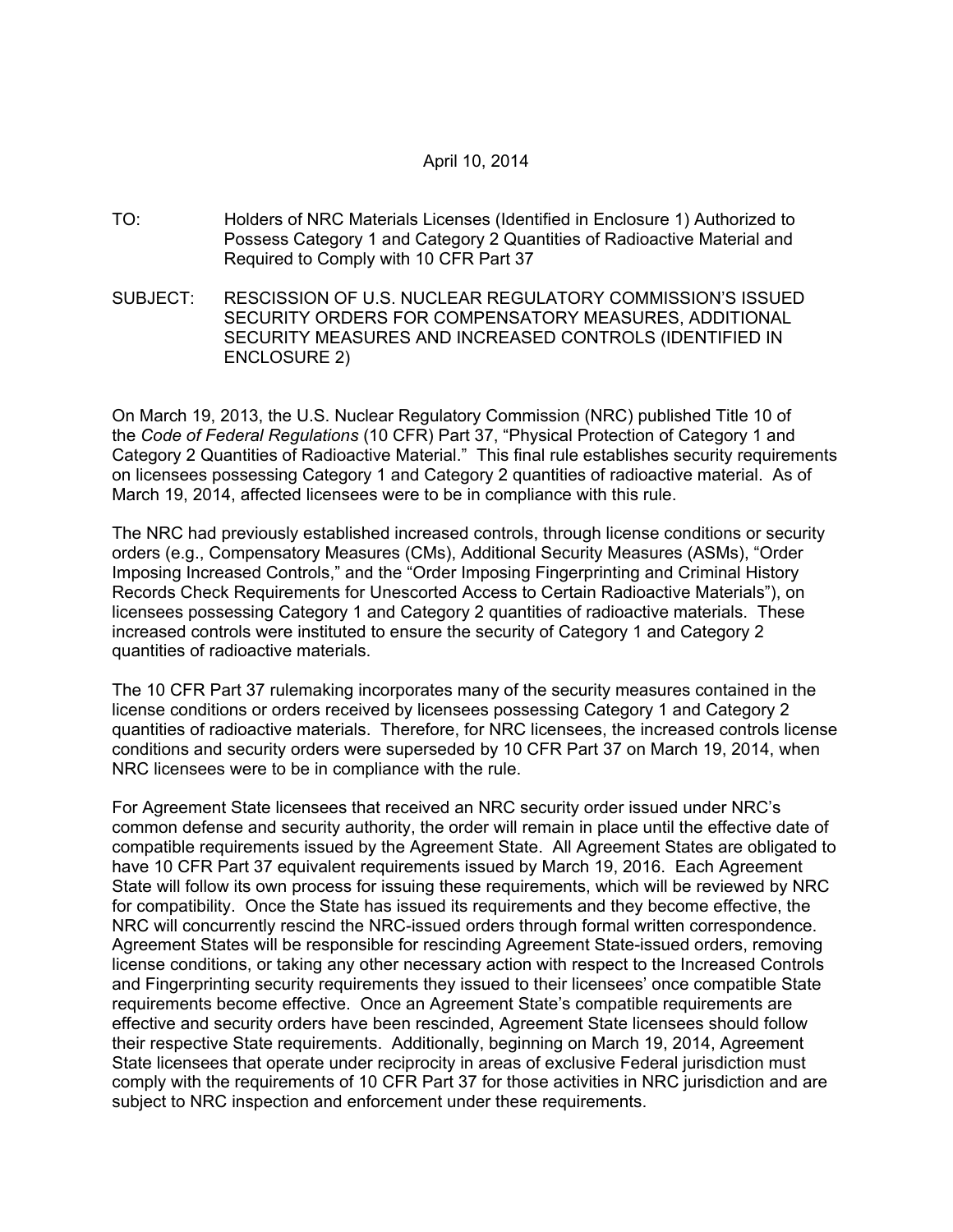Accordingly, effective March 19, 2014, the NRC is rescinding the security orders for the following groups of licensees:

- Panoramic Irradiators: These orders, for certain panoramic and underwater irradiator licensees that possessed more than 370 TBq (10,000 Ci) of radioactive material, require the implementation of security measures and the protection of the licensee's physical protection information as Safeguards Information - Modified Handling (SGI-M).
- Manufacturers and Distributors (M&Ds): These orders, for certain manufacturing and distribution (M&D) licensees, require the implementation of security measures and the protection of the licensee's physical protection information as SGI-M.
- Licensees Transporting Radioactive Materials in Quantities of Concern (RAMQC): These orders require the implementation of ASMs and the protection of the licensee's transportation security planning as SGI-M.
- Recipients of Increased Controls (IC) Orders: These orders require licensees to implement enhanced security measures known as Increased Controls.
- Fingerprinting (separate orders issued for each group above): These orders were issued separately for access to and protection of safeguards information (SGI) and SGI-M for those licensees that received security orders or possessed information that required protection; as well as, for unescorted access to radioactive material in quantities of concern.

All of the security orders described above are available on the NRC's public Web site at http://www.nrc.gov/security/byproduct/orders.html. Specific sections of the security orders for Panoramic Irradiators, M&Ds, and RAMQC contain sensitive information or SGI; therefore, those sections are not publicly available. The specific orders being rescinded are identified in Enclosure 2 to this letter.

Licensees that are in possession of orders and order-related documents that are designated as SGI or SGI-M, should ensure that all copies of those documents that contain safeguards information are destroyed, in accordance with the requirements for the protection of certain safeguards information found in 10 CFR §§73.22(i) and 73.23(i). NRC should be notified in writing under oath or affirmation, when these documents have been destroyed. These notifications can be sent to the Director, Office of Federal and State Materials and Environmental Management Programs, per 10 CFR §§37.7(a) and 37.7(b). Documents submitted to the NRC under oath or affirmation may be satisfied by using a notary public to authenticate oaths or affirmations and to certify that the information provided is correct and true. An alternate method for complying with the oath or affirmation requirement is presented in an NRC Regulatory Issue Summary (RIS) entitled "Requirements for Oath or Affirmation" (RIS-01-018, August 22, 2001), and available at the NRC's public Web site at http://www.nrc.gov/reading-rm/doc-collections/gencomm/reg-issues/2001/ri01018.html. This method allows use of the following unsworn declaration to satisfy the oath or affirmation requirement:

I declare [or certify, verify, state] under penalty of perjury that the foregoing is true and correct. Executed on [date] [Signature].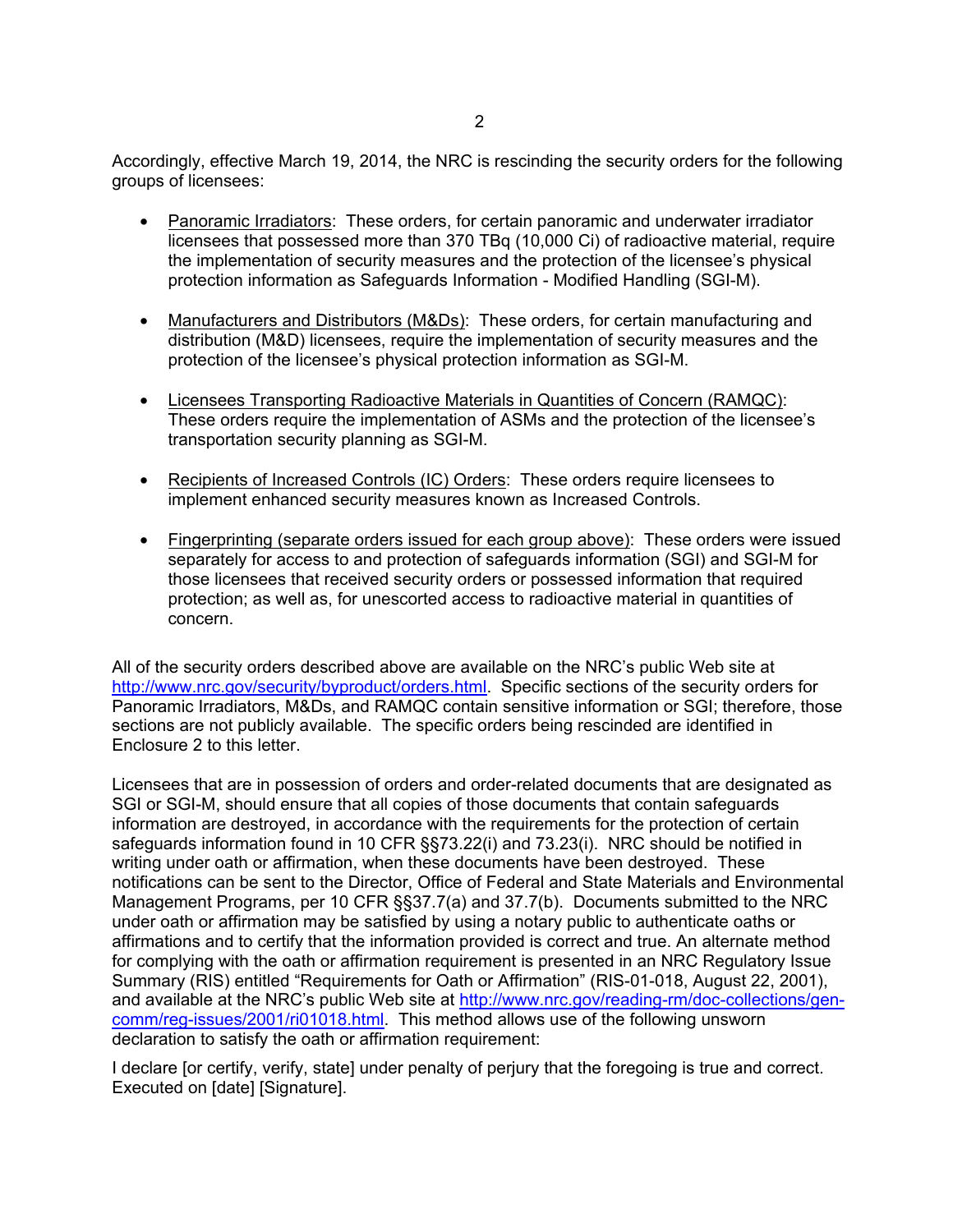If you have any questions or concerns regarding 10 CFR Part 37 regulations, you can email Part37.Resource@nrc.gov. If you have specific questions regarding the rescission of NRC's security orders, you may contact Sarenee Hawkins at (301)415-7562 or Sarenee.Hawkins@nrc.gov.

Sincerely,

#### */RA/*

 Brian E. Holian, Director Office of Federal and State Materials and Environmental Management Programs

Enclosures:

- 1. List of Applicable Materials Licensees
- 2. Table of Specific Orders for Rescission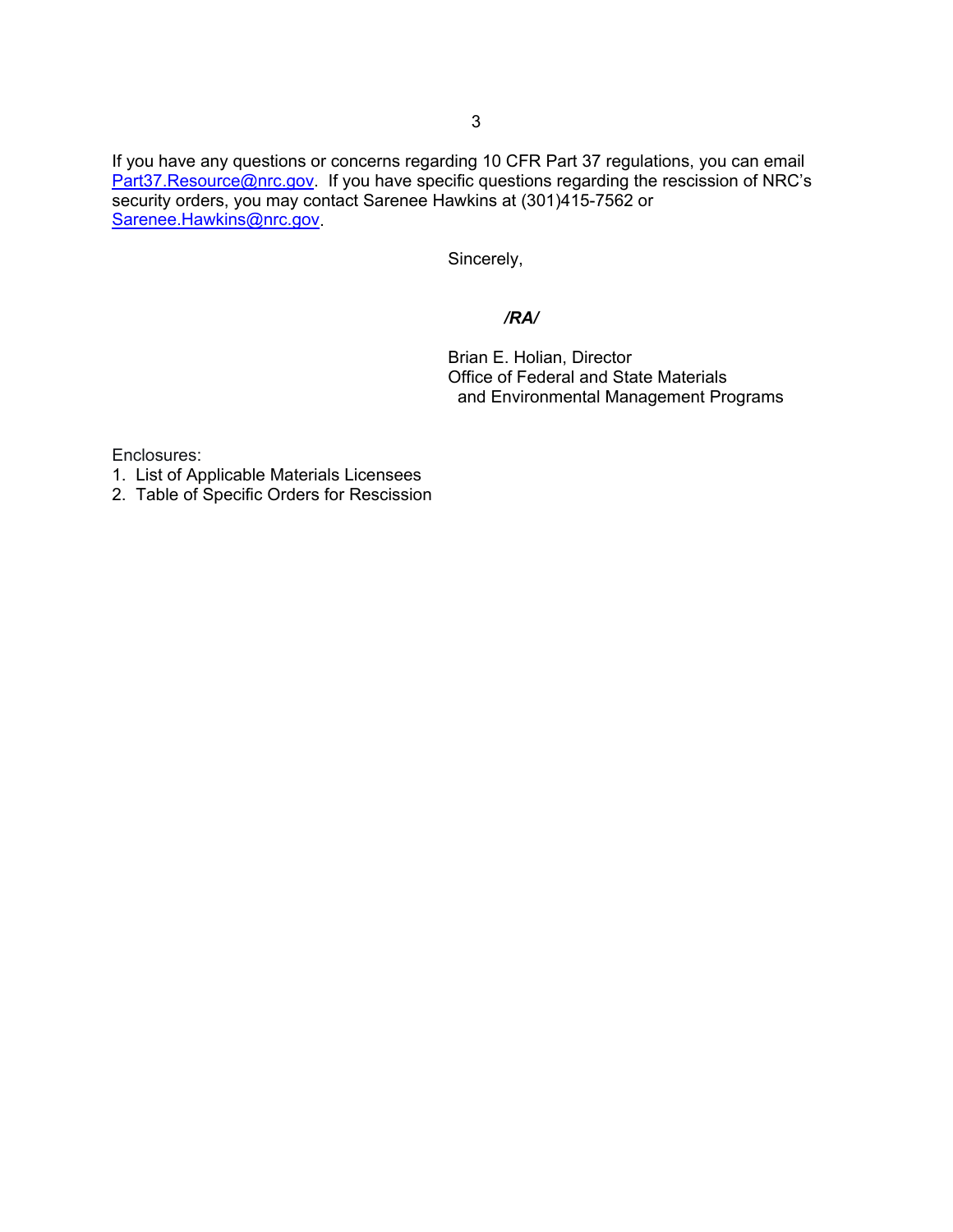If you have any questions or concerns regarding 10 CFR Part 37 regulations, you can email Part37.Resource@nrc.gov. If you have specific questions regarding the rescission of NRC's security orders, you may contact Sarenee Hawkins at (301)415-7562 or Sarenee.Hawkins@nrc.gov.

Sincerely,

#### */RA/*

 Brian E. Holian, Director Office of Federal and State Materials and Environmental Management Programs

Enclosures:

- 1. List of Applicable Materials Licensees
- 2. Table of Specific Orders for Rescission

### **DISTRIBUTION:**

## **ML14073A493**

| <b>OFFICE</b> | <b>FSME/MSSA</b>         | <b>FSME/MSSA</b>  | <b>FSME/MSSA</b> | <b>FSME/DWMEP</b> | OGC - NLO  |
|---------------|--------------------------|-------------------|------------------|-------------------|------------|
| <b>NAME</b>   | <b>SHawkins</b>          | <b>AGiantelli</b> | <b>LDudes</b>    | LCamper           | ACoggins   |
| <b>DATE</b>   | 03/14/2014               | 03/14/2014        | 04/03/2014       | 03/31/2014        | 04/02/2014 |
| <b>OFFICE</b> | FSME(TechEd)             | <b>FSME</b>       |                  |                   |            |
| <b>NAME</b>   | PTressler for<br>CPoland | <b>BHolian</b>    |                  |                   |            |
| <b>DATE</b>   | 04/04/2014               | 04/10 /2014       |                  |                   |            |

**OFFICIAL RECORD COPY**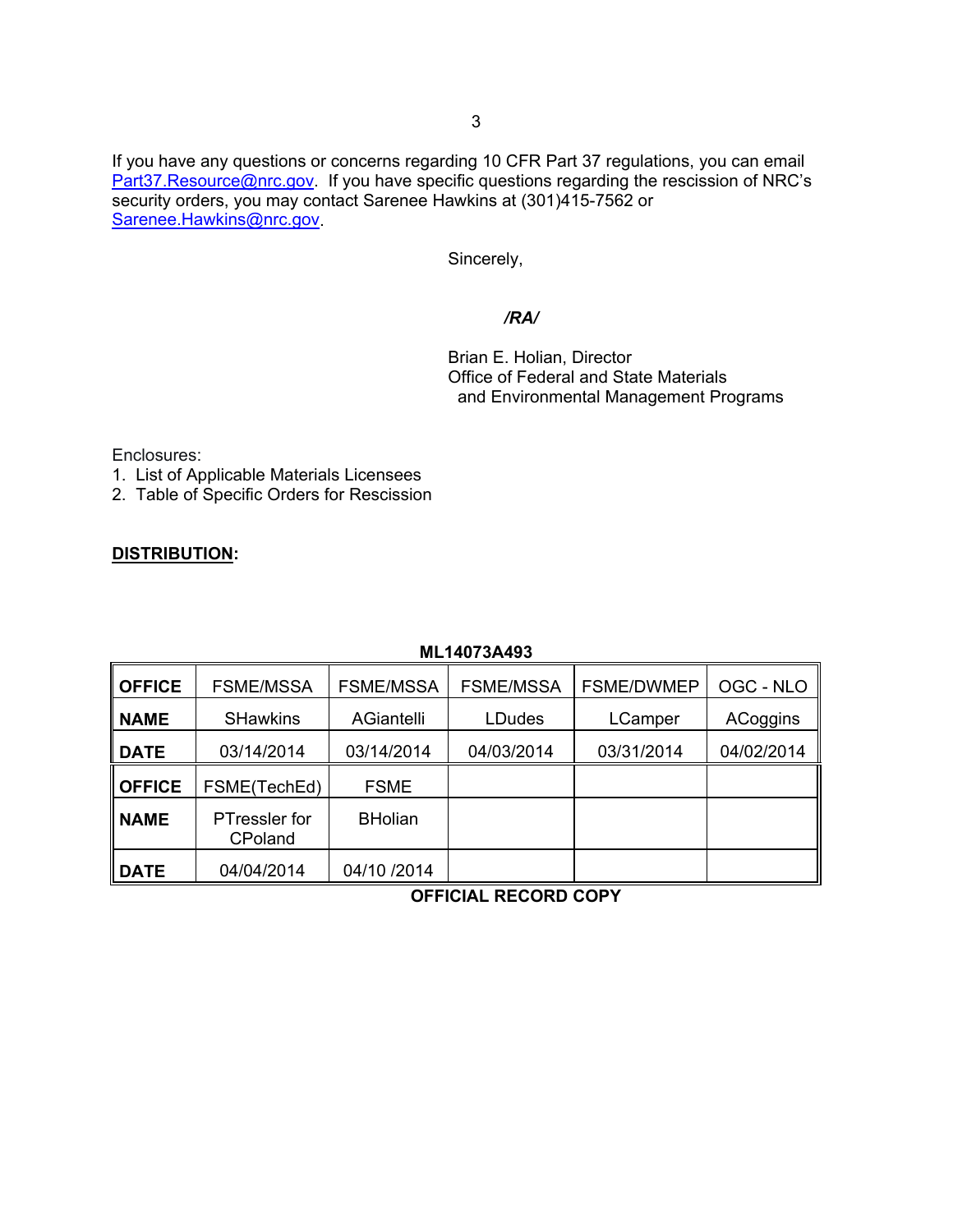# **Applicable Materials Licenses**

License No.: NR-12345-67 Docket No.: 030-12345 John Doe Company, Inc. 123 Brick Road Any City, ST 01234

Will appear as above when mailed out...there will be a master list for internal purposes.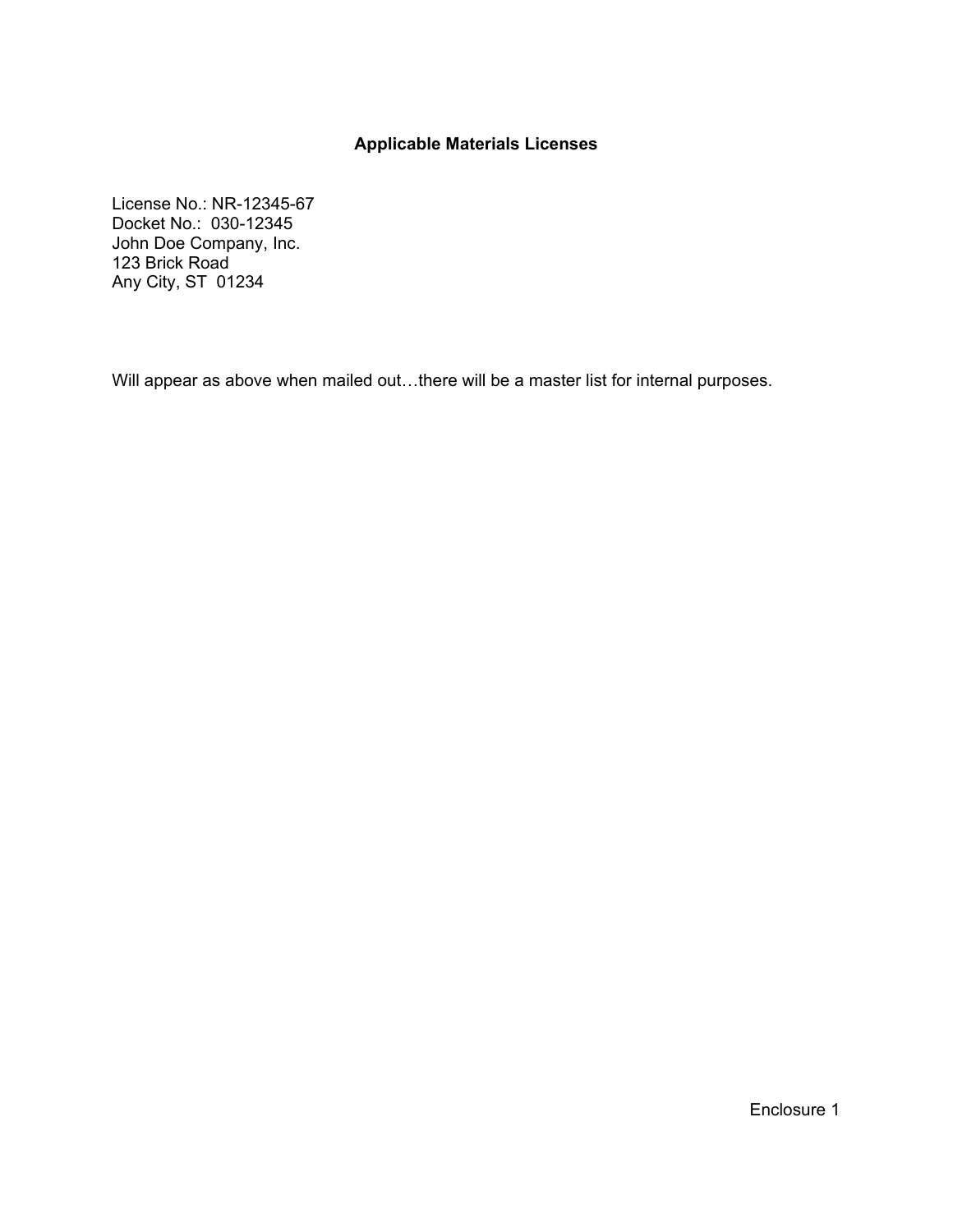| Specific Orders Identified for Rescission for NRC Licensees,              |                                             |                                                                                                                                                            |                                                                 |  |  |  |
|---------------------------------------------------------------------------|---------------------------------------------|------------------------------------------------------------------------------------------------------------------------------------------------------------|-----------------------------------------------------------------|--|--|--|
| Effective March 19, 2014                                                  |                                             |                                                                                                                                                            |                                                                 |  |  |  |
|                                                                           | <b>Fingerprinting - Access to Materials</b> |                                                                                                                                                            |                                                                 |  |  |  |
| Issuance<br>Date                                                          | Order No.                                   | <b>Title/Description</b>                                                                                                                                   | Recipients                                                      |  |  |  |
| 10/17/2006                                                                | EA 06-248                                   | Fingerprinting for access to materials                                                                                                                     | Irradiator Order Recipients                                     |  |  |  |
| 10/16/2012                                                                | EA-12-148                                   |                                                                                                                                                            |                                                                 |  |  |  |
| 10/17/2006                                                                | EA 06-250                                   | Fingerprinting for access to materials                                                                                                                     | <b>M&amp;D Order Recipients</b>                                 |  |  |  |
| 10/17/2006                                                                | EA 06-249                                   | Fingerprinting for access to materials                                                                                                                     | <b>RAMQC Order Recipients</b>                                   |  |  |  |
| 06/05/2013                                                                | EA 13-041                                   |                                                                                                                                                            |                                                                 |  |  |  |
| 12/05/2007                                                                | EA-07-305                                   | Order Imposing Fingerprinting and<br><b>Criminal History Records Check</b>                                                                                 | <b>Increased Controls Order</b><br>Recipients                   |  |  |  |
| 02/21/2008                                                                | EA 08-024                                   | <b>Requirements for Unescorted Access</b><br>to Certain Radioactive Material                                                                               |                                                                 |  |  |  |
| 11/23/2009                                                                | EA 09-205                                   | Order Imposing Fingerprinting and<br><b>Criminal History Records Check</b><br><b>Requirements for Unescorted Access</b><br>to Certain Radioactive Material | <b>Power Reactor Licensees</b><br>Undergoing<br>Decommissioning |  |  |  |
| Fingerprinting - Access to and Protection of Safeguards Information (SGI) |                                             |                                                                                                                                                            |                                                                 |  |  |  |
| Issuance<br>Date                                                          | Order No.                                   | <b>Title/Description</b>                                                                                                                                   | Recipients                                                      |  |  |  |
| 08/21/2006                                                                | EA 06-155                                   | <b>Order Imposing Fingerprinting</b><br>Requirements for Access to SGI                                                                                     | Irradiator, M&D, or<br><b>RAMQC Recipients</b>                  |  |  |  |
| 10/04/2006                                                                | EA 06-242                                   |                                                                                                                                                            |                                                                 |  |  |  |
| 11/20/2007                                                                | EA 07-252                                   |                                                                                                                                                            |                                                                 |  |  |  |
| 06/18/2008                                                                | EA 08-162                                   |                                                                                                                                                            |                                                                 |  |  |  |
| 10/16/2012                                                                | EA 12-147                                   |                                                                                                                                                            |                                                                 |  |  |  |
| 06/05/2013                                                                | EA 13-040                                   |                                                                                                                                                            |                                                                 |  |  |  |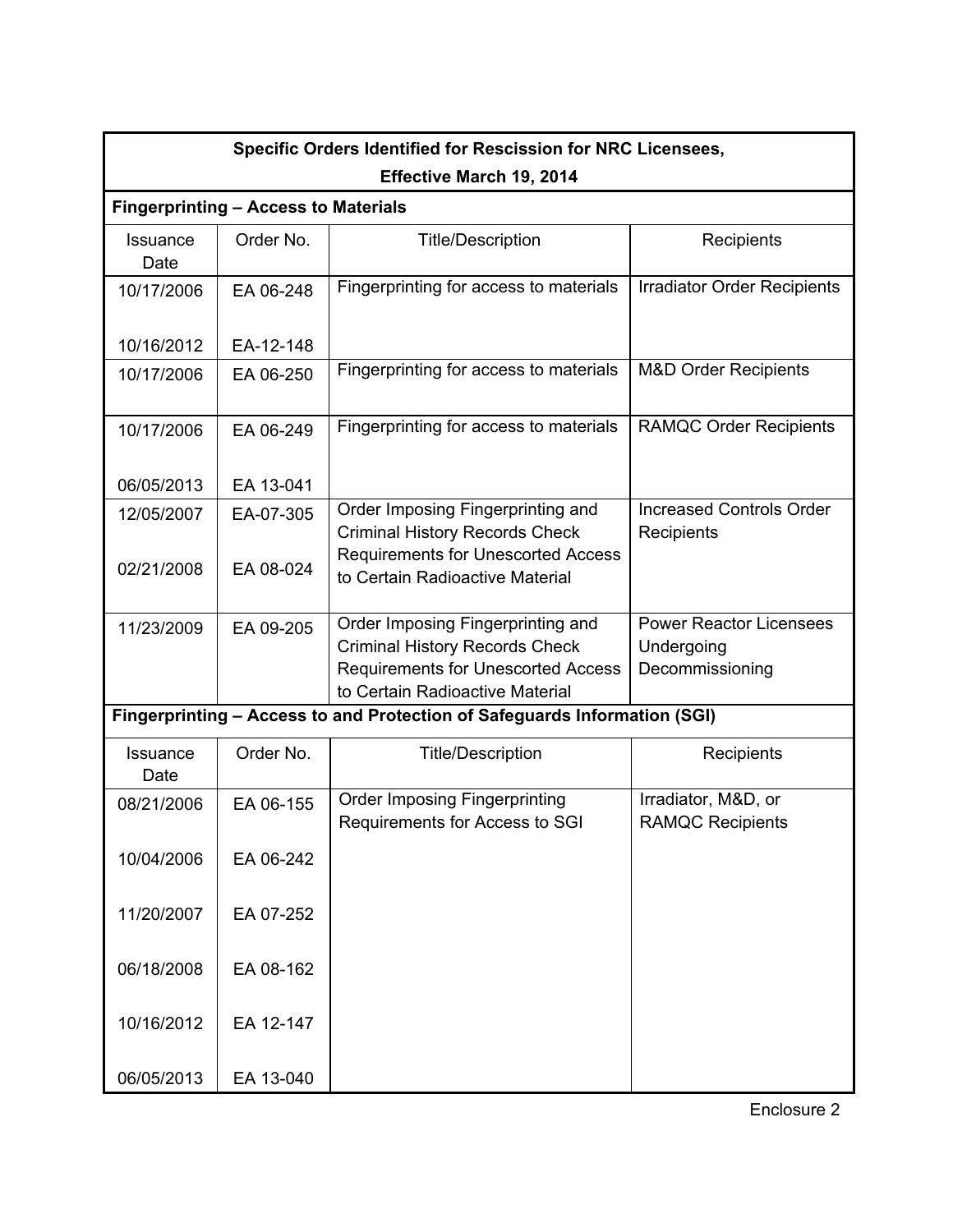| <b>Increased Controls</b> |                                 |                                                                                                                                                                                               |                                                                                                                                      |  |  |
|---------------------------|---------------------------------|-----------------------------------------------------------------------------------------------------------------------------------------------------------------------------------------------|--------------------------------------------------------------------------------------------------------------------------------------|--|--|
| <b>Issuance</b><br>Date   | Order No.                       | <b>Title/Description</b>                                                                                                                                                                      | Recipients                                                                                                                           |  |  |
| 11/14/2005                | EA 05-090<br>$(1st$ mailing)    | <b>Order Imposing Increased Controls</b><br>for Certain Radioactive Materials<br>Licensees                                                                                                    | Licensees possessing<br>Category 1 or Category 2<br>quantities of radioactive<br>material                                            |  |  |
| 12/22/2005;<br>05/09/2006 | EA 05-090<br>$(2^{nd}$ mailing) |                                                                                                                                                                                               |                                                                                                                                      |  |  |
| 11/23/2009                | EA 09-204                       | <b>Order Imposing Increased Controls</b><br>for Power Reactor Licensees<br><b>Undergoing Decommissioning</b>                                                                                  | <b>Power Reactor Licensees</b><br>Undergoing<br>Decommissioning                                                                      |  |  |
| <b>Irradiator Order</b>   |                                 |                                                                                                                                                                                               |                                                                                                                                      |  |  |
| <b>Issuance</b><br>Date   | Order No.                       | <b>Title/Description</b>                                                                                                                                                                      | Recipients                                                                                                                           |  |  |
| 06/06/2003<br>08/17/2012  | EA 02-249<br>EA 12-170          | <b>Order Imposing Compensatory</b><br>Measures for Panoramic and<br>Underwater Irradiators Authorized to                                                                                      | Licensees with Panoramic<br>and Underwater Irradiators<br>that are authorized to                                                     |  |  |
|                           |                                 | Possess Greater than 370<br>TeraBecquerels (10,000 Curies) of                                                                                                                                 | possess greater than 370<br>TBq (10, 000 Ci) of                                                                                      |  |  |
| 07/23/2013                | EA 13-065                       | Byproduct Material in the Form of<br><b>Sealed Sources</b>                                                                                                                                    | radioactive material                                                                                                                 |  |  |
| <b>M&amp;D Order</b>      |                                 |                                                                                                                                                                                               |                                                                                                                                      |  |  |
| 01/12/2004                | EA 03-225                       | <b>Order Issuing Additional Security</b><br>Measures to Licensees Authorized<br>To Manufacture or Initially Transfer<br>Items Containing Radioactive<br>Material for Sale or Distribution and | Licensees authorized to<br>manufacture or initially<br>transfer items containing<br>radioactive material for<br>sale or distribution |  |  |
| 08/14/2008                | EA 08-212*                      | Possess Certain Radioactive<br>Material<br>of Concern<br>*(includes Fingerprinting for Access<br>to Materials Requirements)                                                                   |                                                                                                                                      |  |  |